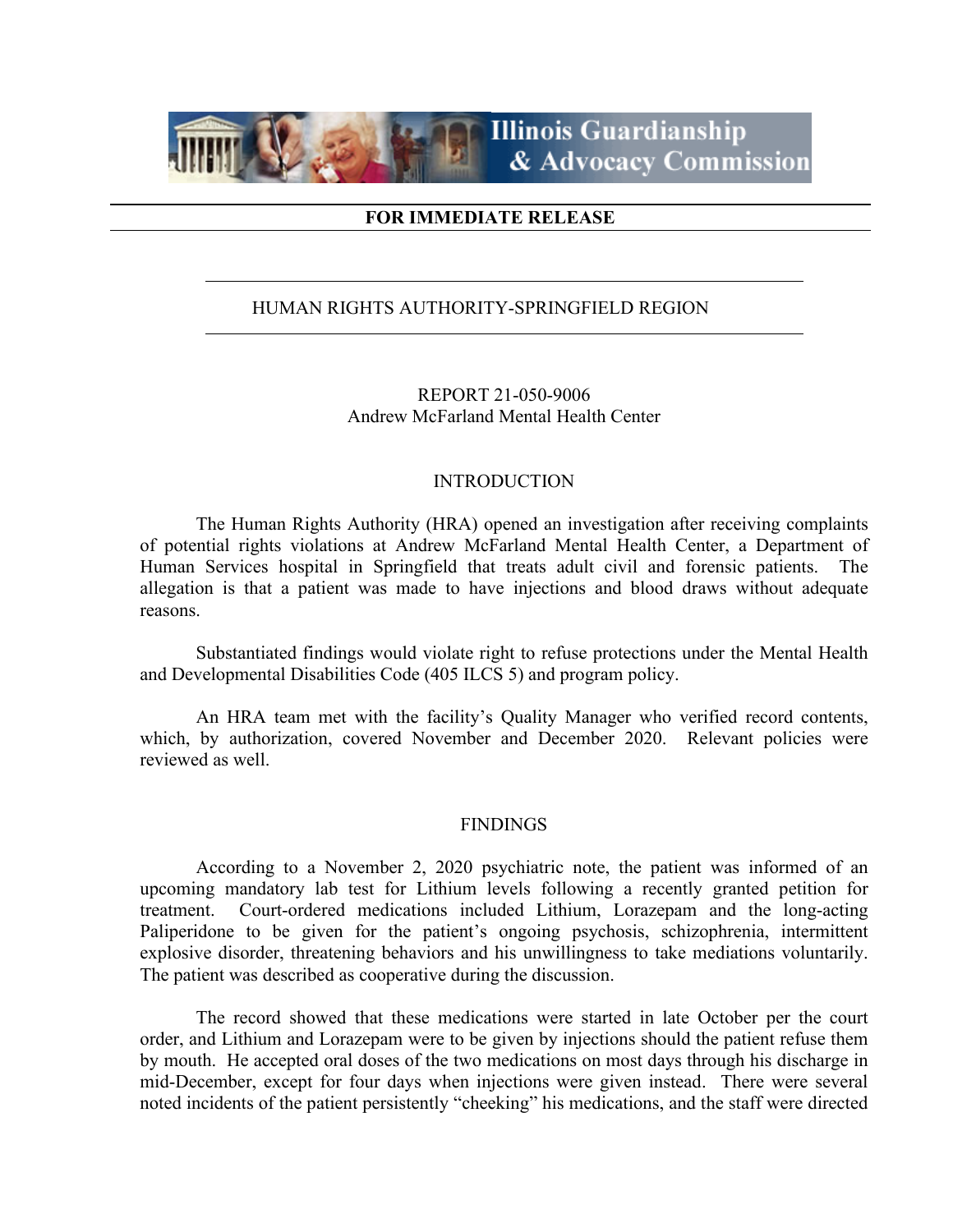to observe him for thirty minutes after taking them, but there were otherwise no significant problems with compliance.

Periodic labs were ordered in conjunction with medications to track Lithium levels, and blood draws were taken on November 4, 18, 24, 30 and December 1 to accomplish that. There were also several references to the patient's anxiety and reluctance toward the tests, but he was eventually accepting of them after some encouragement. In one instance he complained of feeling lightheaded afterwards, and the staff gave him juice and kept an eye on him. In another the phlebotomist requested that the patient lay down in his room during a draw since he had "swooned" in the exam room with previous draws. Security staff were often present with the patient but there were no physical struggles between them according to the record.

### **CONCLUSION**

All patients enjoy the right to refuse services, including medications, which can be restricted under certain circumstances (405 ILCS 5/2-107). McFarland policy (MD311) and the Mental Health Code (405 ILCS 5/2-107.1) allow petitions to the courts for treatment with psychotropic medications when it is determined that a patient has a serious mental illness and exhibits either deterioration, suffering or threatening behavior; that the illness has existed for a period marked by a continued presence of symptoms; that the benefits outweigh harm; that the patient lacks decisional capacity and that other less restrictive services are inappropriate. Petitions may also seek authorization for testing and other procedures that are essential for the safe and effective administration of the treatment. The Code defines psychotropic medications as those used for antipsychotic, antidepressant, antimanic, antianxiety and behavioral modification or management purposes and includes tests and related procedures that are essential for safe and effective administration of these medications (405 ILCS 5/1-121.1).

In this case the patient's right to refuse Lorazepam, Lithium and associated tests was restricted by court order and administered accordingly. A rights violation is unsubstantiated.

#### SUGGESTION

-McFarland's policy (MD311) includes *disruptive behavior* in its list of criteria for petitioning treatment when that language was removed from the Code some time ago (405 ILCS 5/1-107.1). It should be removed from the policy as well.

# **RESPONSE Notice: The following page(s) contain the provider response. Due to technical requirements, some provider responses appear verbatim in retyped format**.